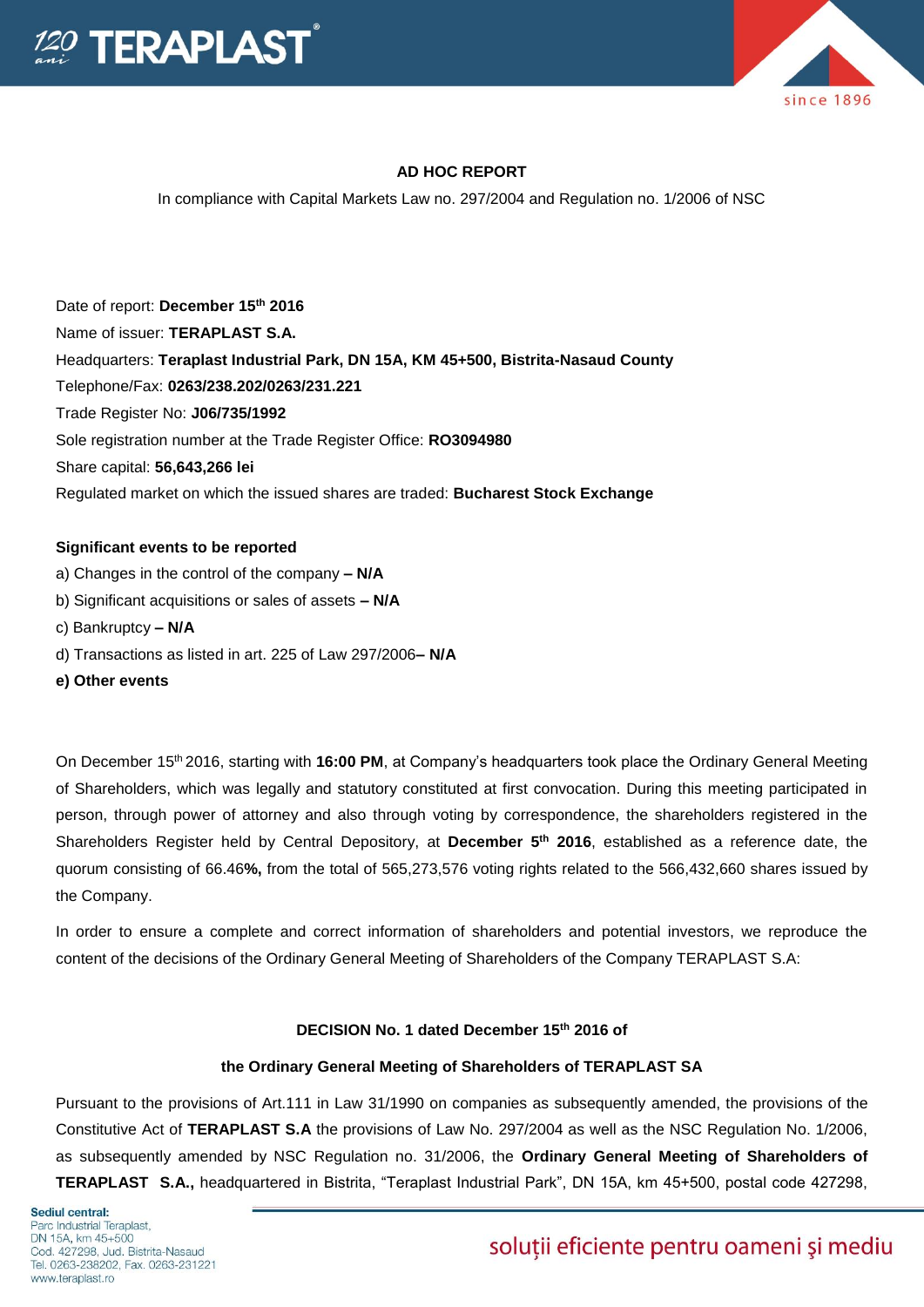Bistrita-Nasaud County, registered with the Trade Registry Office under number J06/735/1992, having the Sole registration number at the Trade Register Office RO 3094980, held on **December 15th 2016** at the headquarter of the Company, at **16:00 PM**, with a quorum of 66.46**%** from the total of 565.273.576 voting rights related to the 566.432.660 shares issued by the Company TERAPLAST S.A., representing a total number of 375.693.052 votes expressed,

## **DECIDES**

#### **On the items on the AGENDA, as follows:**

**1.** Approves the election as Non-Executive Directors of the Company, of the following persons, his mandate being valid beginning with nomination day until October 6<sup>th</sup> 2017.

### 1.1. Director **Mircea Hotoleanu**

#### **Structure of the vote: 100% for, 0% against, 0% abstaining**

**2.** Empowers Mr. Dorel Goia and Mrs. Magda-Eugenia Palfi-Tirau to negotiate manager's contract of mandate and to sign it, either of the two, in the name and on behalf of the Company.

### **Structure of the vote: 100% for, 0% against, 0% abstaining**

**3.** Establishes the date January 10<sup>th</sup> 2016 as the **registration date** which serves to identify the shareholders who will be affected by the decisions adopted by the General Ordinary Meeting of Shareholders.

#### **Structure of the vote: 100% for, 0% against, 0% abstaining**

4. Approves the date January 09<sup>th</sup> 2016 as **"ex-date**", respectively the date previous to the registration date when the financial instruments, subject of the decision of the corporate bodies, are transacted without the rights resulting from such decision, pursuant to art. 2 letter f) of Regulation No. 6/2009 regarding the exercise of certain rights of the shareholders within the general assemblies of the trading companies, amended and completed by Regulation no. 13/2014 regarding the amendment and completion of certain regulations issued by the National Security Commission (herein referred to as NSC Regulation No. 6/2009).

#### **Structure of the vote: 100% for, 0% against, 0% abstaining**

**5.** Empowers the Chairman of the Board of Directors to sign for and on behalf of all shareholders present at the assembly, the Decision of OGMS.

## **Structure of the vote: 100% for, 0% against, 0% abstaining**

**6.** Empowers the legal adviser, the legal adviser, Mrs. Kinga Vaida, identified by ID series XB, No. 370326 and/or Mrs. Diana Bretfelean, identified by ID series X.B. no. 515915, to accomplish all formalities regarding registration of the OGMS Decision at the Trade Register of Bistrita-Nasaud Law Court and to publish such decision in the Official Gazette of Romania, Part 4.

## **Structure of the vote: 100% for, 0% against, 0% abstaining**